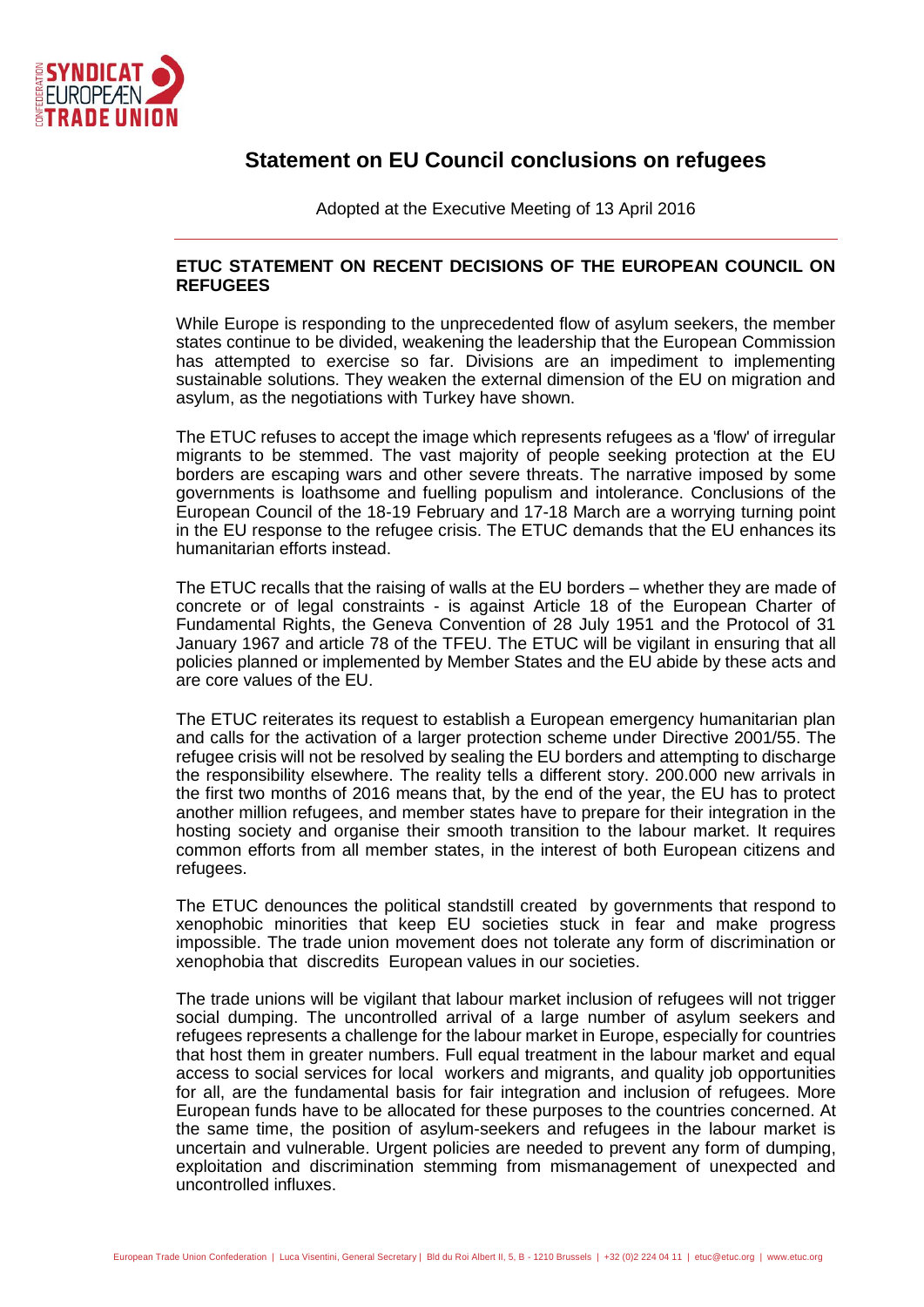Social cohesion requires more, better and universal public services. Successful management of the refugee crisis implies a reinvigorated effort for social cohesion for the benefit of all. Overcoming the dualism local – migrant workers, as well as universal coverage of welfare systems, should serve the objective of better protecting all people in Europe to eradicate poverty, exclusion and discrimination.

The ETUC is strongly critical of the EU-Turkey agreement on a Joint Action Plan on Refugees. It lacks of any sort of human sympathy and it is against the EU and member states obligations. The agreement contains appalling flaws in its analysis and proposals. Specifically, the ETUC underlines the following points to the EU and its member states:

- Refugees are human beings fleeing from war and seeking international protection;
- Paying Turkey will not remove the danger to which Syrians, Iraqis, Afghans, Pakistanis etc. are exposed to in their own countries;
- The one-to-one scheme (swapping of Syrian refugees) is unacceptable and legally doubtful. It is very likely to lead to the refoulement of people who deserve humanitarian protection to countries where they can face war or persecution;
- The deal will have the sole effect of diverting refugees' routes toward other countries like Bulgaria and Albania, in the absence of any structured form of European cooperation and solidarity.

We are witnessing the first refoulement acts perpetrated as a consequence of the EU-Turkey. EU hotspots profile asylum-seekers in a superficial and sometimes illegal way. Decisions are often taken on the sole basis of the country of origin, resulting in a de-facto impediment to submit request of protection or to see such a request properly and lawfully evaluated. Any cooperation with the Turkish government should require that Turkey opt out from the "geographical limitation" in the application of the 1951 UN Convention and, on the contrary, grant refugees access to public services and work.

The EU should not contemplate paying Turkey to keep refugees in camps without any prospects and there should be no trade-off between keeping refugees out of Europe and accelerated EU-Turkey membership talks. The assessment of the EU-Turkey deal can in no way be construed as a judgement on the Turkish people to help refugees. The Turkish people have proved to be generous and trade unions and civil society organisations have contributed to mitigate the effects of the arrival of millions of refugees, many of which from Syria. However, with the number of journalists in jail, shutting down free media, the lack of trade union rights, the treatment of the Kurds, and its ambiguous role in the Syrian war, there is clearly a long way to go for Turkey to become a member of the EU.

Unity of Europeans is key to re-establish peace in neighbour war areas. The ETUC calls on the international community to mobilise and give shelter to asylum seekers. Despite the heroic efforts of many citizens, the EU and especially the Member States are clearly failing to do so. Solutions proposed so far are excessively Europe-centred, while the external action of the EU suffers from the reluctance of its member states to cooperate. The ETUC has long argued that the international community should invest time and resources to re-establish peace in the Middle East, and EU Member States should work towards the integration of refugees.

In April, the European Commission will launch a plan on regular migration and integration of migrants and on a genuinely integrated European Asylum Policy. Special attention will be paid to asylum seekers and refugees. Unfortunately, the ETUC is afraid that the current political environment is far from enabling a credible plan for integration of migrants and refugees.

The European Commission launched (6 April an initiative for a Reform of the Common Asylum System and Enhancing Legal Avenues to Europe (COM2016/197final) which envisages possible amendments to the Dublin Regulation. An overall revision of the Dublin rules stands as a long-standing request of the ETUC. The recently published communication deserves further analysis, in order to make sure the actual revision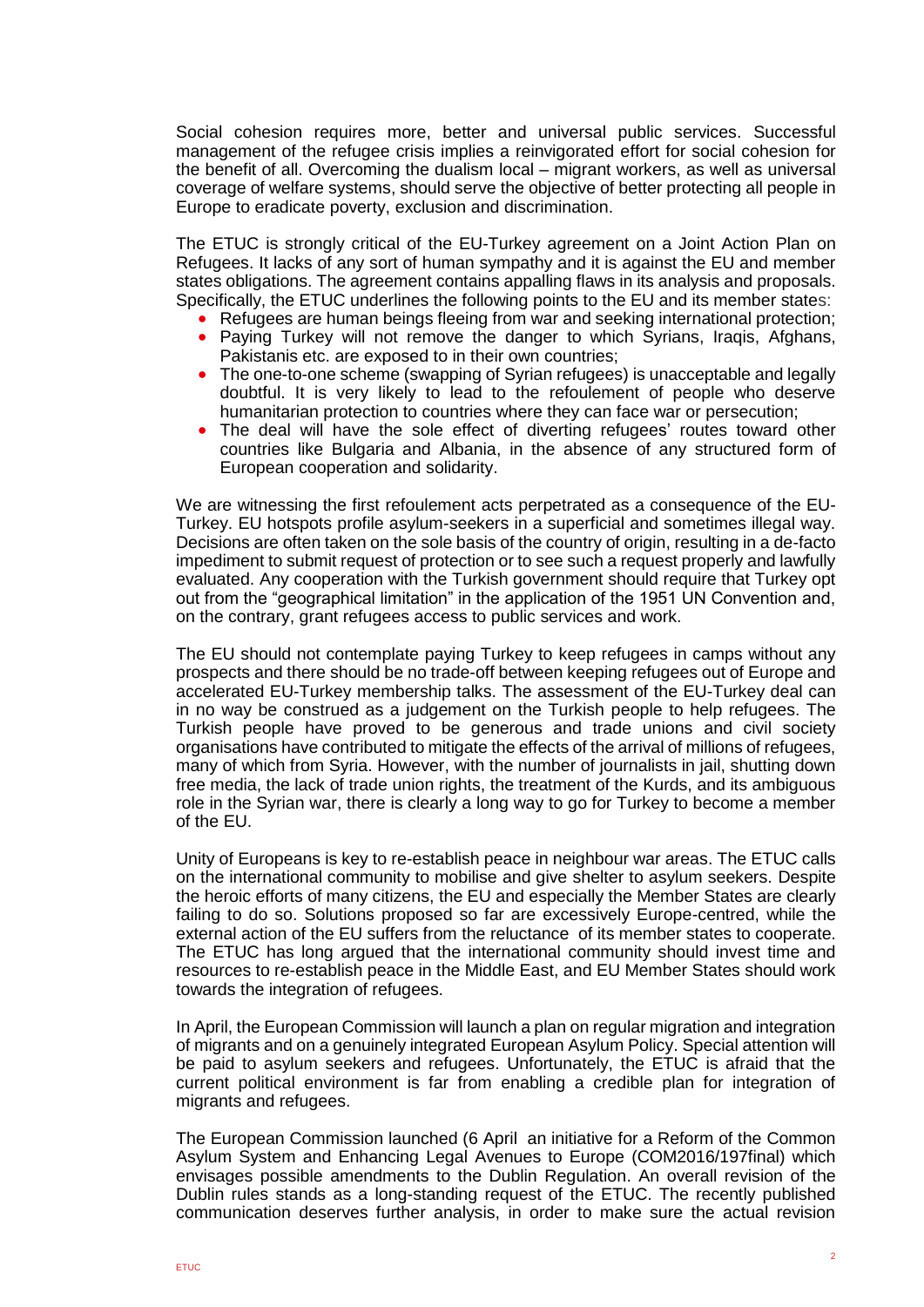matches all our expectations for an appropriate EU policy for refugees and their relocation and integration.

Most European governments have disregarded the integration issue up to now. It is clear that Europe is being kept hostage by a handful of member states with evident intentions to feed populism. The ETUC considers the integration of asylum seekers and refugees in the labour market essential. Evidence shows that foreign populations will offset population decline and will make social security systems sustainable. But to reap the benefits of that, refugees have to be quickly integrated in the host societies, also by learning local languages and showing willingness to integrate.

Additionally, the ETUC recognises the Schengen aquis as a major achievement of the EU. It defends the right of European people and workers to circulate freely in the EU and it is engaged in preserving the Schengen area integrity. For that purpose the EU needs a genuine EU asylum policy, which equally commits all members states, including effectively securing EU external borders. Asylum and security have always combined in national laws and practices and have to come together in the EU as well.

A European employment initiative aimed at the integration of refugees into the labour market is necessary. An employment initiative in favour of refugees has to be supported by additional specifically earmarked funding, including the European Social Funds (ESF). The EU and the member states have to endow the ESF with sufficient additional resources earmarked for the labour market inclusion of refugees.

It is crucial to implement the Joint Declaration subscribed to by European social and economic partners (See Statement of the European Economic and Social Partners on the Refugee Crisis at the Tripartite Social Summit 16 March 2016). The Declaration delivers three main messages:

- Schengen must be preserved as one of the most tangible achievements of the benefits of European integration for citizens and companies;
- The inclusion and integration of refugees who are granted permission to remain in the EU, into society, particularly in the labour market, has to be a common goal of all member states;
- The inclusion into work must be on the basis of quaranteeing equality of opportunity and treatment between national and migrant workers, avoiding unfair competition between workers.

## **ETUC PROPOSAL FOR A EUROPEAN TRADE UNION ACTION FOR REFUGEES**

The ETUC Secretariat will submit a Resolution to the Executive Committee during its June meeting. The Resolution will set forth a trade union agenda for integration of migrants and refugees called A EUROPEAN TRADE UNION ACTION FOR MIGRANTS AND REFUGEES.

The ETUC has already planned the following actions:

- Joint Project with the European social partners Labour-INT Labour Market Integration of Migrants. A Multi-Stakeholder Approach (see document 4b). The project will be implemented in 2017 and 2018.
- In cooperation with the ILO (main applicant), the ETUC and UnionMigrantNet will implement the project DIVER-SIFY: a practical toolbox for Trade Unions to promote equality in diversity and facilitate migrants' integration at the workplace. The project will be implemented in 2017 and 2018.
- A specific action is under discussion with the ITUC for a joint project to be submitted to the EU Commission in April. The objective is to intensify our advocacy action to put migration at the core of the international development policies. The expected start of the activities is November 2016.